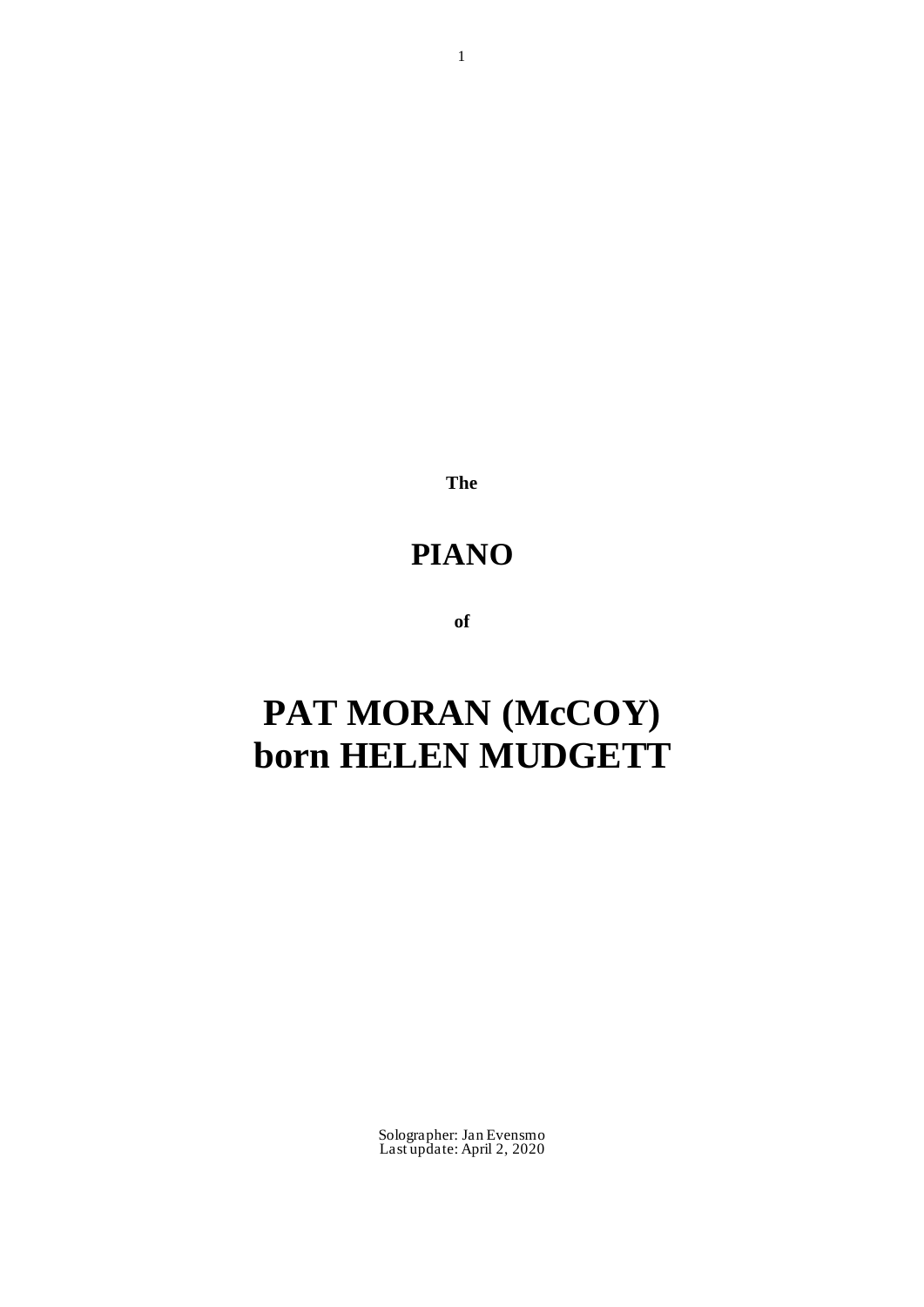Born: Enid, Oklahoma, 1934 Died:

### *Introduction:*

I had never heard about Pat Moran until I visited a Stockholm record shop a few years ago. There I saw a Fresh Sound CD with her name. What interested me however was only the presence of the famous and illfated Scott LaFaro. So I bought the CD. And got one big shock. What a lady!!

### *History:*

Born Helen Mudgett, Pat Moran studied piano at Phillips University and later at the Cincinnati Conservatory of Music. She began her career as concert pianist but eventually moved on to jazz. She founded the Pat Moran Quartet/Trio and played New York's Hickory House, Birdland and the Blue Note concerts in Chicago. In April 1957, Moran's quartet performed at Birdland, accompanied by a brass section, with arrangements by Nat Pierce. Recorded with Scott LaFaro on bass. She also performed with Mel Torme, Oscar Pettiford and the Terry Gibbs Dream Band from 1959 through 1961. Although not on the jazz scene, she seems to have been active in music ever since. She was inducted into the Oklahoma Jazz Hall of Fame in 2018 (ref. Wikipedia).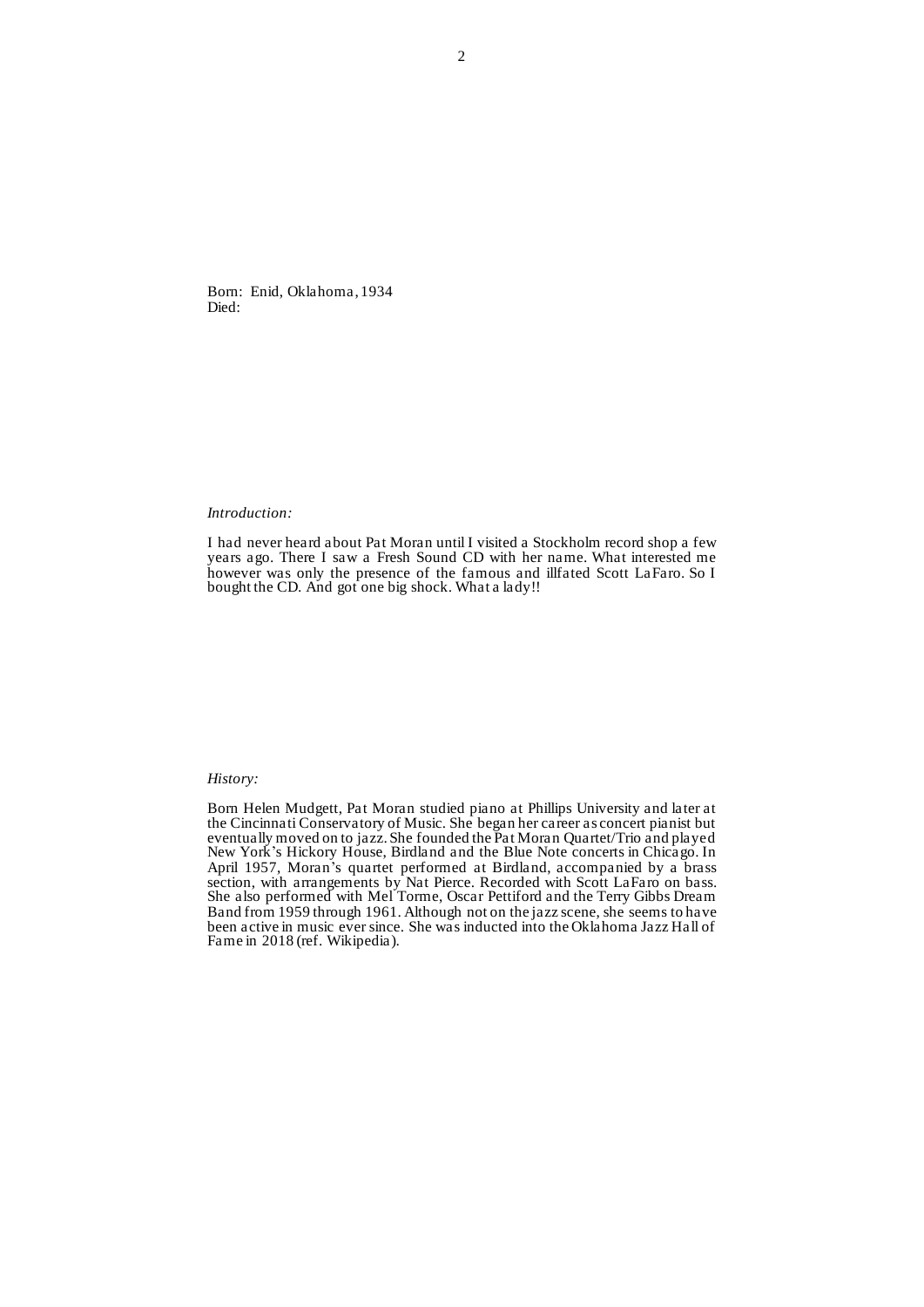## PAT MORAN SOLOGRAPHY

| <b>PAT MORAN</b>                                                                                     | Hollywood, May 1956 |
|------------------------------------------------------------------------------------------------------|---------------------|
| Pat Moran (p, vo (as Helen Mudgett)), Beverly Kelly (vo).<br>Two titles were recorded for Bethlehem: |                     |
| A Sunday Kind Of Love                                                                                | 3:52(S)             |
| What A Difference A Day Made                                                                         | 2:03.(M)            |
| Pat Moran (p), John Doling (b), Johnny Whited (b).<br>Four titles:                                   | same date           |
| Spring Is Here / It Might As Well Be Spring                                                          | 4:48(S)             |
| Have You Met Miss Jones?                                                                             | $3:54.$ (FM)        |
| A Foggy Day                                                                                          | 6:11.(M)            |
| The Best Things In Life Are Free                                                                     | 3:36(F)             |
| Same trio, three titles, possibly same session:                                                      | same date?          |
| Well You Needn't                                                                                     | 5:45. (M)           |
| Four                                                                                                 | $3:50.$ (FM)        |
| The Lady Is A Tramp                                                                                  | 4:28(F)             |
|                                                                                                      |                     |

**same date** Pat Moran (p, vo), John Doling (b, vo), Johnny Whited (dm, vo), Beverly Kelly (vo). Six titles:

| This Can't Be Love | Solo 32 bars. 2:03. (FM) |
|--------------------|--------------------------|
| I Should Care      | 2:10(S)                  |
| Gone With The Wind | Solo 16 bars. $1:51.(M)$ |
| Somebody Loves Me  | $1:50.$ (S/FM)           |
| Two Sleepy People  | $2:23.$ (S)              |
| Pick Yourself Up   | 2:04. (S/F)              |

Pat Moran' first session immediately establishes her as one important jazz piano voice. The seven trio items in a variety of tempi are highly impressing. The fast "The Best Things ..." and "The Lady ..." are treated with sovereign technique and very strong hands, and "Four" shows that she knows her bebop. She is cooling it down in a long and swinging version of "A Foggy Day", and "Spring / Spring" is just beautiful. The eight vocal items are different with PM mostly keeping in the background, and "... Be Love" and "... The Wind" show how fine piano playing can be combined with a vocal trio and modern entertainment.

| <b>PAT MORAN</b>                                                   | NYC. March/April 1957 |
|--------------------------------------------------------------------|-----------------------|
| Pat Moran solo (p).                                                |                       |
| One title was recorded for Bethlehem at Birdland:                  |                       |
| It Never Entered My Mind                                           | 3:16(S)               |
|                                                                    | same date             |
| Pat Moran (p), Beverly Kelly (vo). One title:                      |                       |
| Lover Man                                                          | 4:13(S)               |
| Pat Moran (p), John Doling (b), Johnny Whited (dm).<br>Two titles: | same date             |
| Jordu                                                              | $3:49.$ (FM)          |
| I'll Remember April                                                | 4:18(F)               |
| I Can't Get Started                                                | 3:13.(S)              |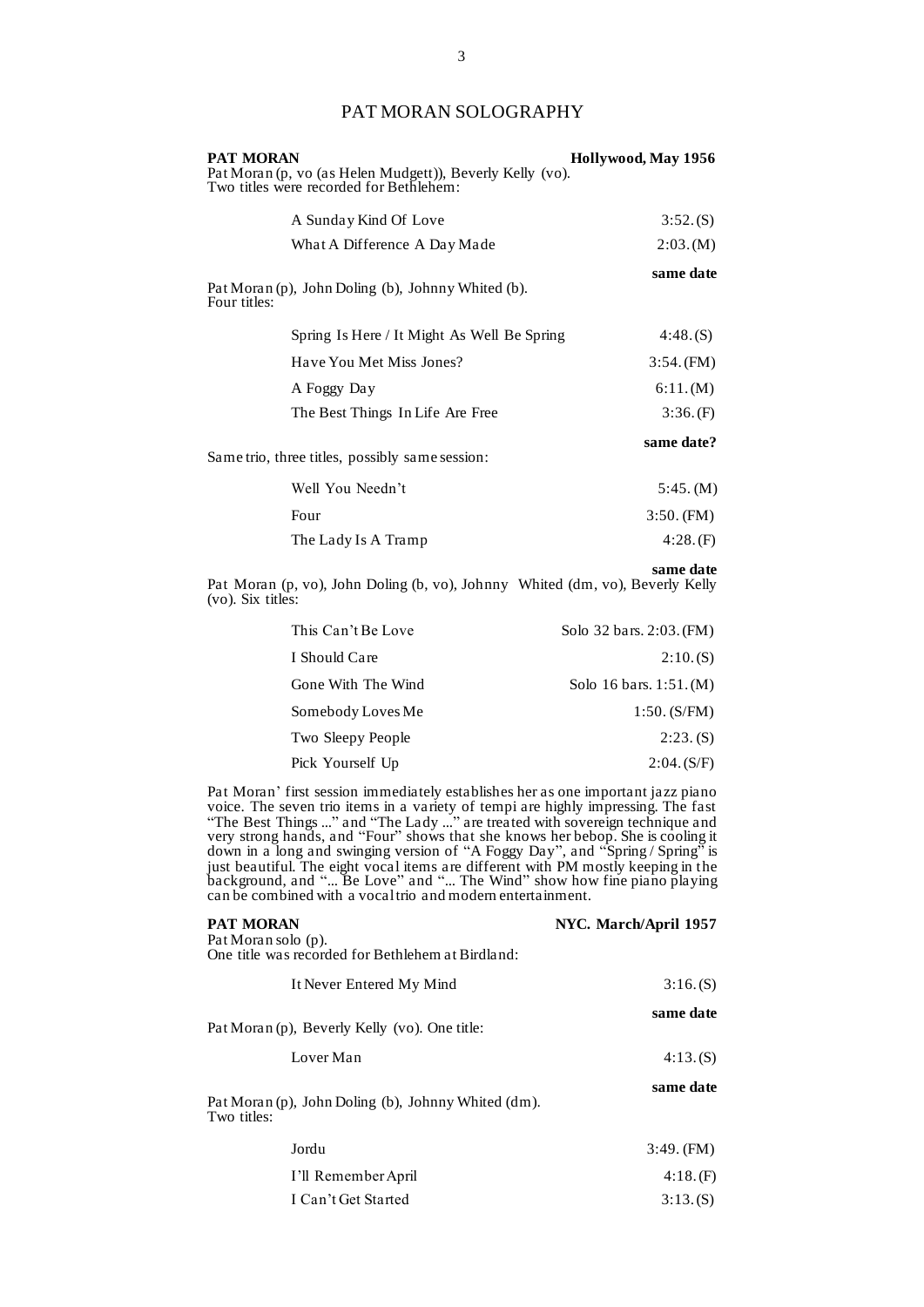These five titles are highly noteworthy. My favourite is the four minutes of "Lover Man", which is a continuous piano/vocal duet, something quite out of the ordinary, and note PM's violent ending here! Very beautiful interpretations of the slow "... My Mind" and "... Started" also, but be amazed of how strong contrasts she uses. Two swinging uptempi must also be enjoyed, particularly "Jordu" is great. Dig these on Spotify!!

### **same date**

Burt Collins (tp), Earl Swope (tb), Sam Most (fl), Anthony Ortega, Dick Meldonian (as), Pat Moran (p, vo), Oscar Pettiford (b), John Doling (b, vo), Johnny Whited (dm, vo), Beverly Kelly (vo), Nat Pierce (cond). Seven titles, all plus the five above issued as "Pat Moran While At Birdland":

| Thou Swell               | Solo 16 bars. 2:52. (M)  |
|--------------------------|--------------------------|
| Have You Met Miss Jones? | 2:35. (M)                |
| Come Rain Or Come Shine  | 3:23(S)                  |
| I'll Be Around           | 3:00(S)                  |
| Just Squeeze Me          | Solo 16 bars. 3:36. (SM) |
| Lullaby Of The Leaves    | Solo 16 bars. 3:17. (SM) |
| Mother Macree            | Solo 16 bars. 2:37. (M)  |

These items are far from the above, featuring vocal quartet with occasiona l solo contributions from flute, altosax and also four items with brief piano solo though nice, particularly "... The Leaves".

**PAT MORAN** LA.?, June 10, 1957

Pat Moran (p), Beverly Kelly (vo-"... Love", "... Blue"), unknown (b), (dm). Five titles recorded live, issued on Calliope:

| 2:58 | I'll Remember April      | Intro 16 bars to solo 3 choruses<br>of 48 bars to coda 16 bars. $(F)$         |
|------|--------------------------|-------------------------------------------------------------------------------|
| 3:11 | It Never Entered My Mind | Intro 8 bars to<br>solo 48 bars to coda. $(S)$                                |
| 3:30 | The Man I Love           | Intro 4 bars. Acc. (vo). $(M)$                                                |
| 3:53 | Little Girl Blue         | Acc. $(v_0)$ . $(S)$                                                          |
| 2:12 | Silverware               | Straight 32 bars to solo 32 bars.<br>Acc. (b). Solo $4$ bars to fade out. (M) |

An interesting live recording with a driving "... April, but the highlight is the very slow "... My Mind". Note how PM uses all aspects of touch, from the very soft until the hardest of tight chords, not what one would expect from a young lady, excuse me, anyway the result is great jazz music. Note that on "The Man ..." a piano solo obviously has been edited out.

| <b>PAT MORAN</b>                               | <b>NYC.</b> Dec. 1957 |
|------------------------------------------------|-----------------------|
| Pat Moran solo (p).                            |                       |
| Three titles were recorded for Audio Fidelity: |                       |
| Stella By Starlight                            | 3:10(S)               |
| Someone To Watch Over Me                       | $2:47.$ (S)           |
| When Your Lover Has Gone                       | 3:24(S)               |

**same date** Pat Moran (p), Scott LaFaro (b), Gene Gammage (not Johnny Whited) (dm). Nine titles:

| Goodbye                            | 4:02.(S/F)   |
|------------------------------------|--------------|
| Makin' Whopee                      | $5:23.$ (SM) |
| In Your Own Sweet Way              | 5:00.(SM)    |
| Onilosor                           | 4:09. (M)    |
| Come Rain Or Come Shine            | 5:22(FM)     |
| Collard Greens And Black-Eyed Peas | 3:28(FM)     |
| I Could Have Danced All Night      | 3:26(F)      |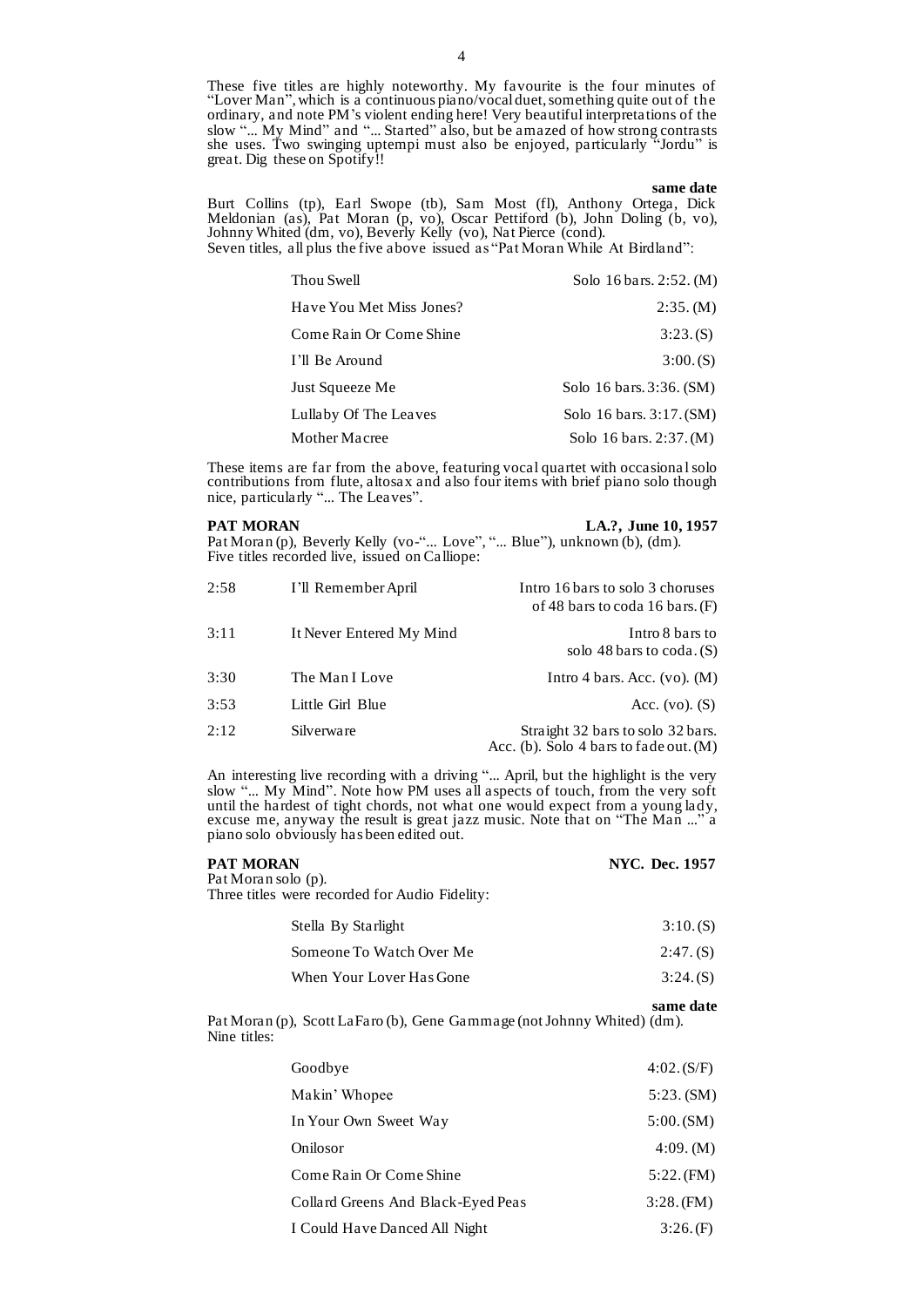| Yesterdays     | 4:28(S/F) |
|----------------|-----------|
| Just The Blues | 4:03. (M) |

This is where it all started for me, as said in the introduction. The discovery of a Scott LaFaro session seemed very interesting when I found the CD, and I bought it without having any idea about the leader of the trio. Playing it I realized I simply had stumbled upon one of those artists that even did not make it to be named 'legendary'. Nevertheless, here was a pianist quite out of the ordinary, full of creativity, with perfect command of her instrument, an innovator, the perfect candidate for being part of my solography world. Could it be that the reason for being so undeserved unknown simply was that being a woman it was difficult to be accepted in this jazz instrumental world of men? This session is truly remarkable, even incredible. I suggest that you first play the three slow solo items as well as the slow introductions to "Goodbye" and "Yesterdays" to be familiar with what she could just by herself. Her style may, dare to say, be considered somewhat masculine, with very strong chords when that is needed, though light as a feather elsewhere. Then be familiar with the fantastic coplaying with LaFaro and nine magnificent items. There is not a weak bar here, and every item should be enjoyed carefully, but I guess it is ok to mention how she plays the "... The Blues" , swings the "... Come Shine", makes "Yesterdays" into an unforgettable experience, and finally the item I got with stuck with forever on first hearing; "... All Night". Do you understand now why I had to make this solography?

### **BEVERLY KELLY VOCAL** WITH THE PAT MORAN TRIO NYC. Dec. 1957 Personnel as above.

Twelve titles were recorded for Audio Fidelity, all have (vo) with heavy piano accompaniment, soloing given below:

| 2:46 | Lover Come Back To Me           | Solo $64 \text{ bars.}$ (F)       |
|------|---------------------------------|-----------------------------------|
| 2:59 | The Man I Love                  | Solo $32 \text{ bars.}$ (FM)      |
| 3:24 | I Get A Kick Out Of You         | Intro 4 bars. Solo $32$ bars. (M) |
| 2:13 | I Wish I Knew                   | Solo $32 \text{ bars.}$ (FM)      |
| 3:58 | You Don't Know What Love Is     | (S)                               |
| 4:29 | I'm Glad There Is You           | (S)                               |
| 3:20 | Sometimes I'm Happy             | Solo $32 \text{ bars.}$ (M)       |
| 2:30 | You And The Night And The Music | Solo $32 \text{ bars.}$ (M)       |
| 3:34 | <b>But Not For Me</b>           | Solo 16 bars. (SM)                |
| 2:48 | This Love Of Mine               | (S)                               |
| 4:52 | Embraceable You                 | Solo $16 \text{ bars.}$ (S)       |
| 3:48 | Spring Is Here                  | (S)                               |

Between us, I am not too fond of the vocalist, but otherwise these are trio recordings of similar grand quality as on the previous session. Eight piano soli to be enjoyed; from the ultrafast "Lover Come Back ..." to the very slow "Embraceable ..." with exquisite background playing and an intense solo.

**TERRY GIBBS DREAM BAND Hollywood, Jan. 20-22, 1961** Al Porcino, Ray Triscari, Conte Candoli, Stu Williamson, Frank Higgins (tp), Frank Rosolino, Vern Friley, Bob Edmondson (tb), Joe Maini, Charlie Kennedy (as), Richie Kamuca, Bill Perkins (ts), Jack Nimitz (bar), Pat Moran (p), Terry Gibbs (vib), Buddy Clark (b), Mel Lewis (dm), Bill Holman, Shorty Rogers, Al Cohn, Manny Albam (arr).

Ten titles were recorded live for Contemporary at the Summit Club, issued as "Main Stem" Vol. 4, one has PM:

23458 Main Stem Solo 5 choruses of 12 bars. (FM)

This sparkling solo is in fact an introduction to the "... Stem". What a lady!

### **TERRY GIBBS QUARTET LA. April 5-8, 1961**

Terry Gibbs (vib), Pat Moran (p), Jimmy Bond (b), Gary Frommer (dm). Ten titles were recorded live for Verve at Shelly's Manne-hole, six issued as "That Swing Thing":

238 Moanin' Solo 64 bars. (M)

239 Let My People Blow Solo 5 choruses of 16 bars. (FM)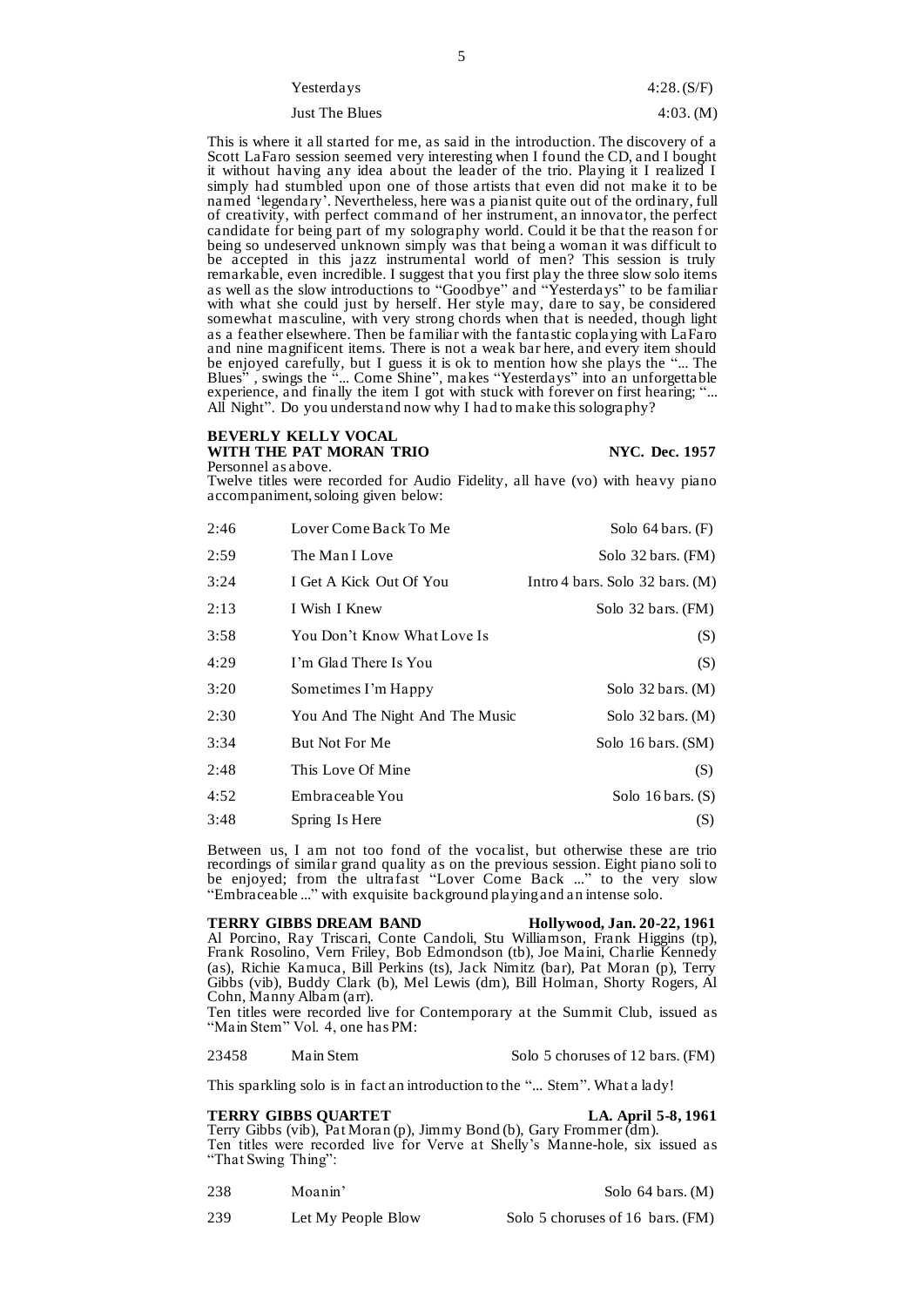| 240 | Blue Wednesday      | Soli 12 and 16 bars. $(S)$        |
|-----|---------------------|-----------------------------------|
| 242 | The Mannehole March | Solo 6 choruses of 12 bars. $(M)$ |
| 244 | Three Blind Mice    | Solo $1:20.$ (F)                  |
| 247 | Stella By Starlight | Solo 3 choruses of 32 bars. (FM)  |

Great quartet, great session, and I am much surprised it is not well known nor reissued. The six items are quite long, from  $5\frac{1}{2}$  to  $8$  minutes, and although Gibbs obviously is the boss and in front, he has an excellent cooperation with the group, and PM gets the solo opportunities she needs. The club location seems to make her music more outward oriented, no problem with that, her contributions are just noteworthy wherever you listen. She is in an oldfashioned groove on "Moanin'", "... Blow" and "... March", goes far and fast out in "... Mice", to the slowest in "Wednesday", and for me the highlight, which is "... Starlight", a magnificent version!

| <b>TERRY GIBBS QUARTET</b> | LA. Jan. 30, 1962 |
|----------------------------|-------------------|
|                            |                   |

Terry Gibbs (vib), Pat Moran (p, org), Max Bennett (b), Mike Romero (dm). Three titles were recorded live for Verve, issued as "Straight Ahead":

| 310<br>Hey Jim   |                                           | Solo 64 bars. (FM) |
|------------------|-------------------------------------------|--------------------|
| 313              | $(org)-Acc.$ (vib). $(M)$<br>Hippie Twist |                    |
| 315<br>For Keeps | Acc. (vib). Solo $64$ bars. (FM)          |                    |

Same except John Doling (b) replaces Bennett. Four titles:

| 311 | On Green Dolphin Street | Acc. (vib). Solo $32 \text{ bars.}$ (M)                                 |
|-----|-------------------------|-------------------------------------------------------------------------|
| 312 | Memories Of You         | Duet with (vib) $64$ bars. (S)                                          |
| 314 | You Go To My Head       | Duet with (vib) 40 bars. Acc. (vib).<br>Solo 40 bars. Duet 56 bars. (M) |
| 316 | C. C. Blues             | (org)-Solo 6 choruses of 12 bars. $(M)$                                 |

Fine followup of the previous Gibbs session but not quite as exciting. PM swings particularly forcefully on "For Keeps", cooperate nicely with the vibes on "... My Head" with a very personal solo, but is cheated for an own solo on "... You". She also knows how to play the organ, convincingly demonstrated in "C. C. ....".

### **TERRY GIBBS DREAM BAND Hollywood, April 6-7, 1962**

Bigband personnel as for Jan. 1961 above. Eleven titles were recorded live for Mercury/Contemporary at the Summit Club, issued as "The Big Cat" Vol. 5, one has PM:

24875 Billie's Bounce Soli 24 and 4 bars. (F)

**LA. Feb. 1, 1962**

Also this swinging solo is in fact an introduction, now to the bigband's "... Bounce". We can only regret that she chose to leave the open jazz scene, the number of female jazz pianists at this extreme level can be counted on one hand.

No further jazz recording sessions according to discographies but:

### **PATTY MORAN McCOY & MARIAN McPARTLAND NYC. July 14, 1989**

Pat Moran, Marian McPartland (p). PM discusses her career with interviewer Marian McPartland, and plays selected songs and duets with her. CD 57:00, not available.

| <b>PATTI MORAN McCOY</b> | 2000? |
|--------------------------|-------|
| Patti Moran solo (p).    |       |

Twelve titles were recorded for Brio Records, issued as "The Gospel Truth":

| Oh How I Love Jesus            | 3:23 |
|--------------------------------|------|
| Precious Lord                  | 4:58 |
| What A Friend We Have In Jesus | 2:46 |
| In Moments Like These          | 3:25 |